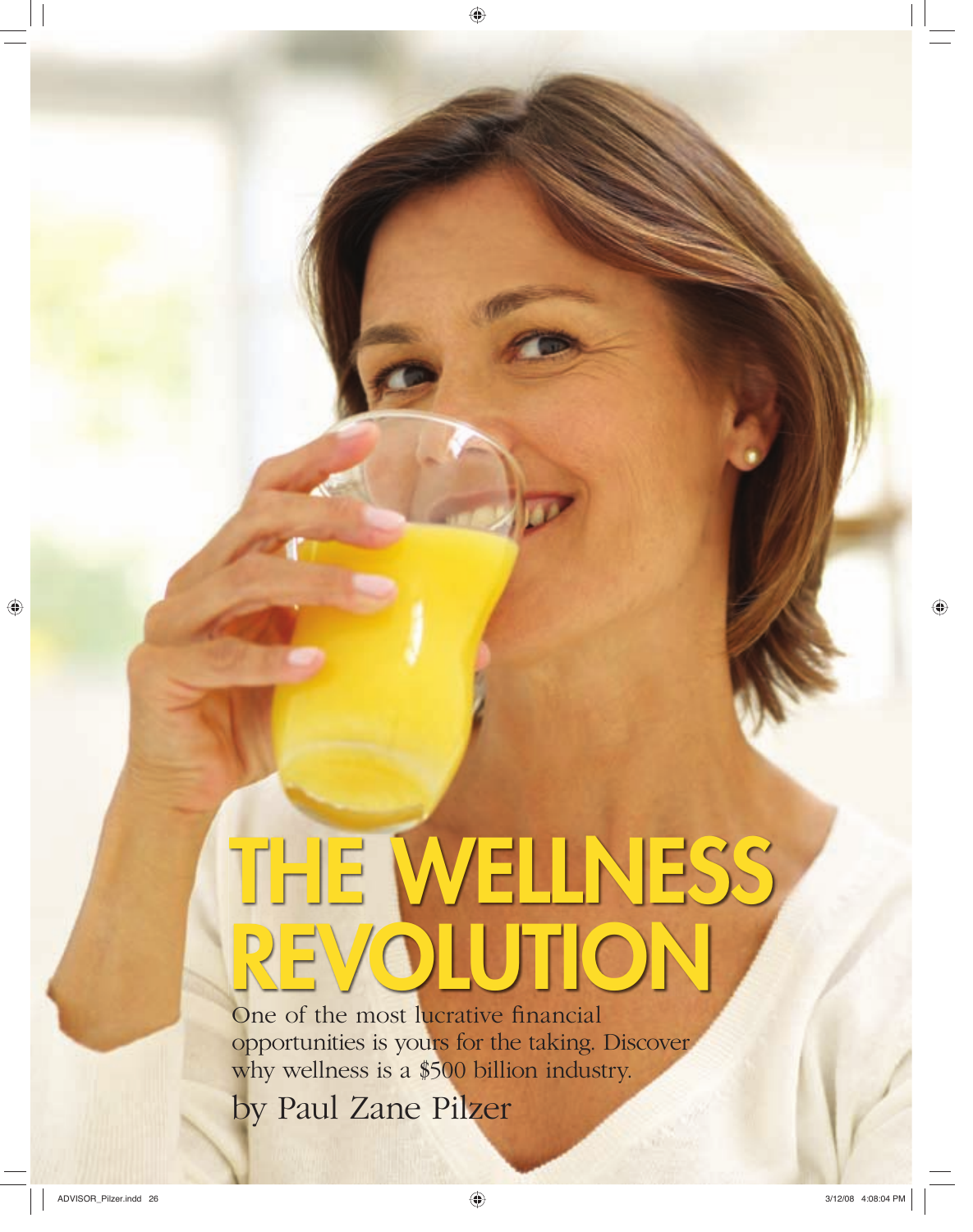## **AS BABY BOOMERS AGE THEY BEGIN THE ONE THING THAT WILL ALLOW THEM TO CONTINUE TO ENJOY THE WEALTH THEY HAVE ACCUMULATED—WELLNESS.**

As they reach their 60s, wellness is becoming an investment more and more are turning toward. Health is becoming an investment affordable to almost everyone, and the dividends are priceless.

# Wellness is becoming an investment more and more of our population is turning toward.

#### **The Sickness vs. Wellness Industry**

We've spent years calling doctors, hospitals, pharmacies and pharmaceutical companies the *health industry*, when in reality

these businesses are truly the *sickness industry*. The \$2 trillion we spend on medical care, which represents one-sixth of the U.S. economy, is concerned almost exclusively with treating the symptoms of illness. It has very little to do with preventing illnesses or with making people feel stronger or healthier.

On the other hand, the *wellness industry* includes products and services that promote wellness rather than respond to illness—this includes nutritional supplements, super foods and juices, personal trainers and "alternative care," such as chiropractic.

#### **The "New" Wellness Revolution**

In the 1990s, I stumbled onto the wellness industry quite by accident. For 10 years (against medical advice) I had put off getting expensive knee surgery. Experiencing chronic pain, I began to take a supplement—glucosamine—and within a year, the cartilage was repaired. My surgeon was positively amazed when he examined my X-rays; I no longer needed surgery.

I began to take a look at the health and wellness products available—pure water, nutritional



PAUL ZANE PILZER IS A WORLD-RENOWNED ECONOMIST, MULTIMILLIONAIRE ENTREPRENEUR, COLLEGE PROFESSOR AND AUTHOR OF EIGHT BEST-SELLING BOOKS. WIDELY REGARDED AS <sup>A</sup> LEADING PREDICTOR OF ECONOMIC CATALYSTS AND TRENDS, PILZER HAS SERVED AS AN ECONOMIC ADVISOR TO TWO U.S. PRESIDENTS. HE HAS STARTED SEVERAL ENTREPRENEURIAL BUSINESSES—EARNING HIS FIRST MILLION BEFORE AGE 26 AND HIS FIRST \$10 MILLION BEFORE AGE 30.



supplements, juices, pesticide- and hormone-free foods, anti-aging therapies and alternative medical care, to name just a few. I was stunned to learn that an industry that had barely existed a decade before was already a \$200 billion business—and it was just getting started.

#### **Who Is Interested in Wellness?**

Those most interested in wellness are a new and growing economic sector. They are primarily people who, as their financial situation improves, start looking for ways they can be healthier—and they're doing it outside the medical establishment. They are going to fitness clubs, watching what they eat, taking the proper amounts of vitamins and minerals, and investigating supplements and other products that support their wellness.

Who are these people? Mostly baby boomers: prosperous people from the ages of 40 to 60. Baby boomers are the first generation in history that refuses to blindly accept the aging process. They are also a powerful economic force; they represent only 28 percent of our population, yet this group represents 50 percent of our economy.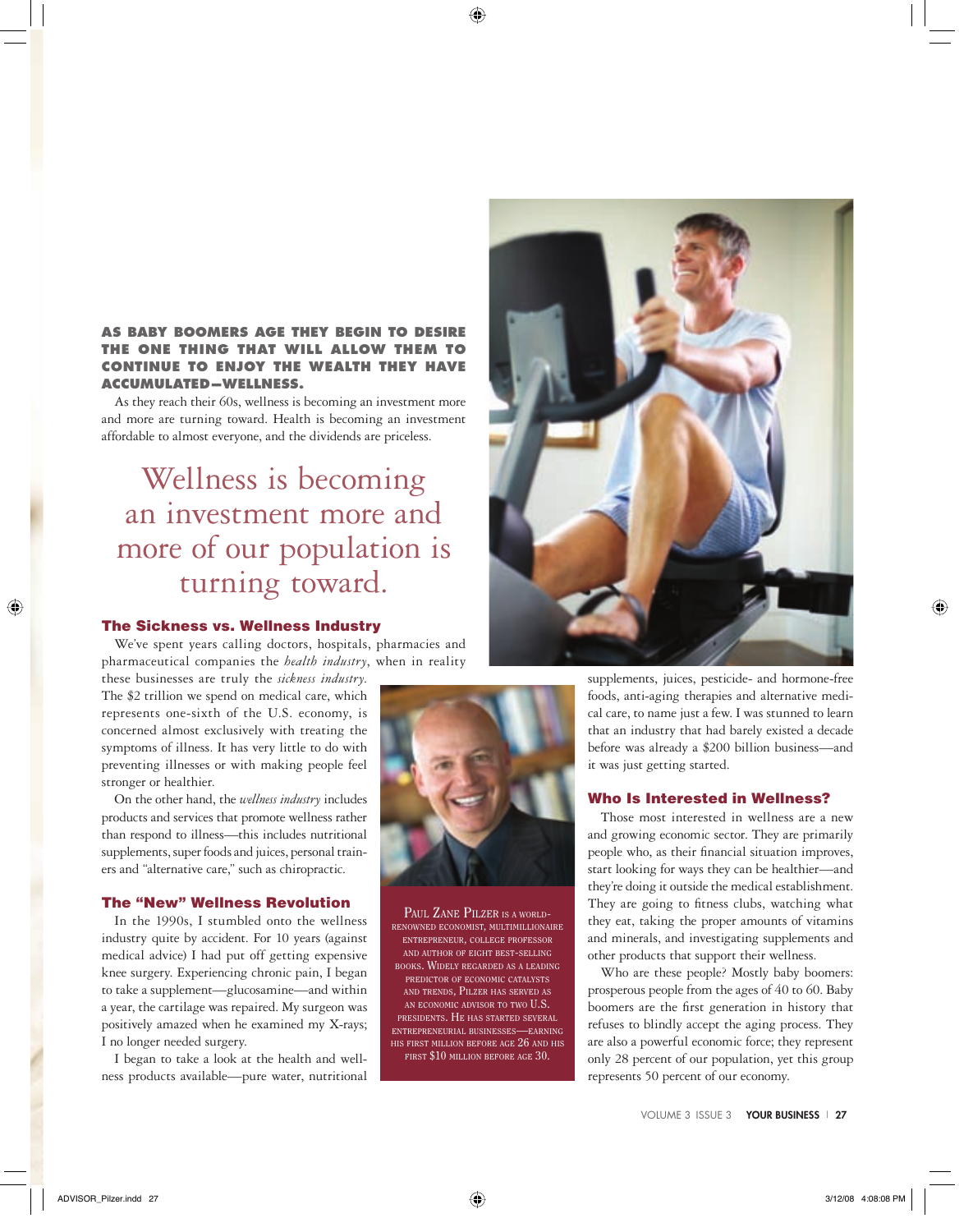Is the wellness market serving a large enough segment of the population to be lucrative?

| <b>Gen Y</b>                                  | Gen X     | <b>Baby Boomers</b>                                                                                                    |
|-----------------------------------------------|-----------|------------------------------------------------------------------------------------------------------------------------|
| Age 20-30                                     | Age 30-45 | Age 46-65                                                                                                              |
| <b>Increased</b><br>Performance   Performance | Increased | <b>Restore Youthful Vitality</b><br><b>Alleviate Aches and Pains</b><br>New Aches and Pains   Increase Memory Capacity |

The Gen-Xers and Gen-Yers are definitely looking to improve their performance, and they represent a significant piece of this market. But the baby boomers are a huge part of it. This generation is no longer focused on remembering what it was like to be young—they're buying things that actually *make* them feel younger by achieving a healthier body, more acute senses and a sharper mind!

## **An Economic Revolution**

The wellness industry has only just begun. As more learn about wellness, this sector of our economy will continue to explode. By 2010 it will have become the next trillion-dollar industry.

Today's wellness opportunities lie not only in the distribution of products, but even more so in the distribution of information called *intellectual distribution*.

The big-box stores provide an affordable way to purchase things we already know about and want. But in today's self-checkout, cashand-carry world, you will rarely find store employees well informed about the products, or even able to recommend anything that hasn't been heavily advertised in the media.

While the Internet is a source of useful information, it can only give you information on products you ask about. *It cannot tell you about something you don't know to ask about*.

## The *wellness industry* is products and services that promote wellness rather than respond to illness.

So how do consumers learn about new products? Today, more than ever, consumers learn about the latest products by word-of-mouth.

## **The Home-Based Business Boom**

In the wellness industry, it usually works this way: Sam has been feeling achy, and therefore cranky, lately. He bumps